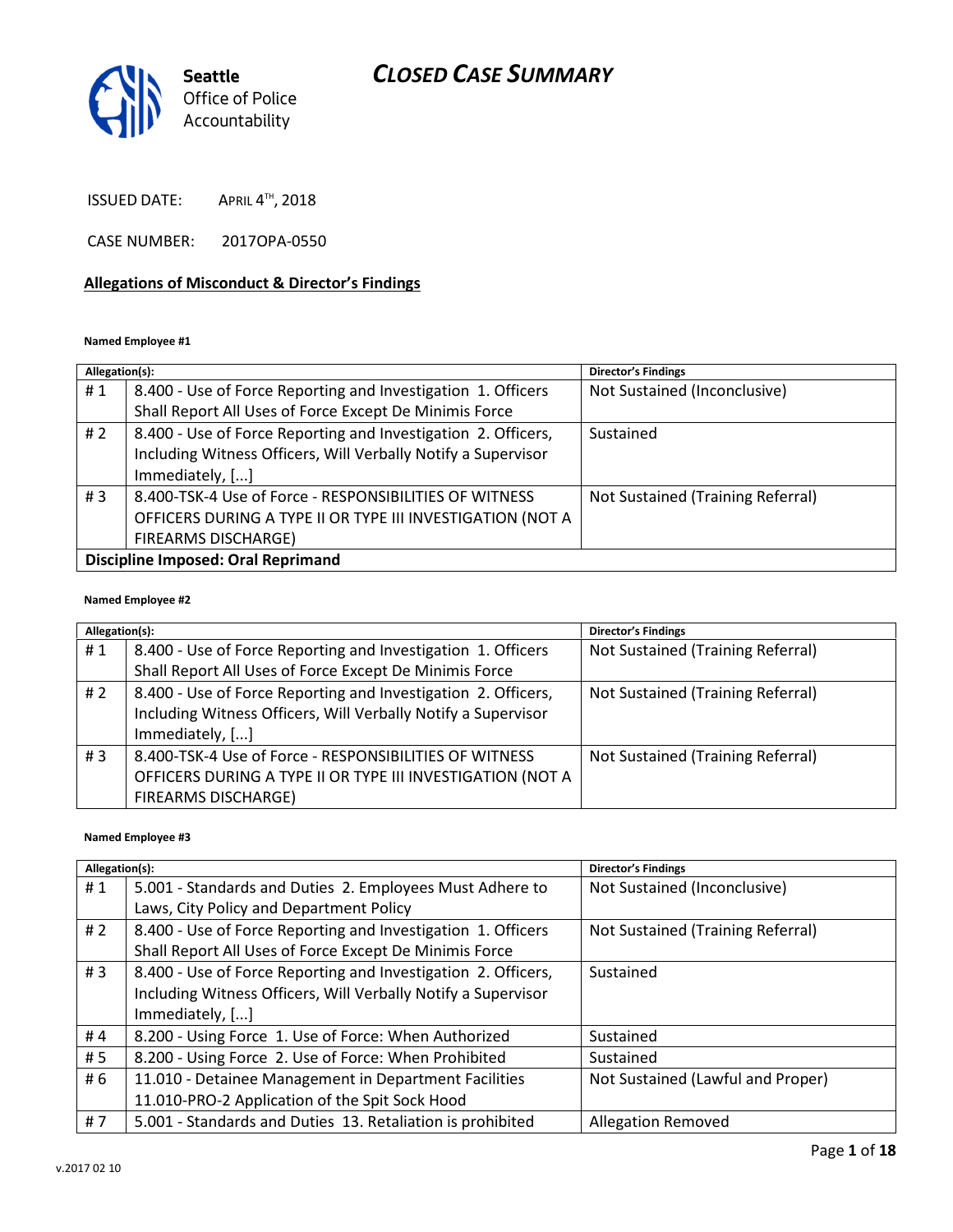

Seattle Office of Police Accountability

# CLOSE CASE SUMMARY

OPA CASE NUMBER: 2017OPA-0550

| #8                                                  | 5.001 - Standards and Duties 9. Employees Shall Strive to be<br>Professional at all Times | Sustained |
|-----------------------------------------------------|-------------------------------------------------------------------------------------------|-----------|
| Discipline Imposed: Suspension without Pay – 8 days |                                                                                           |           |

#### Named Employee #4

| Allegation(s):                           |                                                               | <b>Director's Findings</b>        |
|------------------------------------------|---------------------------------------------------------------|-----------------------------------|
| #1                                       | 8.400-TSK-6 Use of Force - RESPONSIBILITIES OF THE            | Not Sustained (Training Referral) |
|                                          | SERGEANT DURING A TYPE II INVESTIGATION                       |                                   |
| #2                                       | 8.400 - Use of Force Reporting and Investigation 3. The       | Not Sustained (Lawful and Proper) |
|                                          | Sergeant Will Review the Incident and Do One of the           |                                   |
|                                          | Following:                                                    |                                   |
| #3                                       | 5.002 - Responsibilities of Employees Concerning Alleged      | Sustained                         |
|                                          | Policy Violations 5. Supervisors Will Investigate or Refer    |                                   |
|                                          | Allegations of Policy Violations Depending on the Severity of |                                   |
|                                          | the Violation                                                 |                                   |
| <b>Discipline Imposed: No Discipline</b> |                                                               |                                   |

# This Closed Case Summary (CCS) represents the opinion of the OPA Director regarding the misconduct alleged and therefore sections are written in the first person.

#### EXECUTIVE SUMMARY:

This case was referred to OPA by several Department employees. In summary, these employee complainants alleged that Named Employee #3 may have violated SPD policies and potentially the law when he struck a handcuffed subject in the back of the head with his elbow after she spat in his face. It was also alleged that all of the Named Employees failed to report and may have not properly documented the force used. Lastly, it was alleged that Named Employee #4, a patrol supervisor, may have failed to comply with SPD policy by not conducting a complete and through investigation and by failing to refer the force to OPA.

#### STATEMENT OF FACTS:

#### A. Incident and Use of Force

On May 25, 2017, officers, including Named Employees #1, #2 and #3 (NE#1; NE#2; NE#3), responded to a report of an assault. (NE#2 General Offense Report.) Dispatch indicated that an unknown female subject had punched a female victim in the face and that the alleged perpetrator was running eastbound on Jefferson Street. (Id.) When the officers arrived at the scene, the victim told the police that she had been assaulted and provided a description of the subject. (Id.) Officers located the subject, who matched the description provided by the victim, approximately four blocks away. (Id.) The officers contacted the subject and asked whether she had been involved in a physical altercation. (Id.) While the subject admitted that she had engaged in a verbal dispute with a woman, she claimed that she had not assaulted anyone. (Id.) The officers conducted a show-up with the victim, who was able to positively identify the subject as the perpetrator. (Id.) When the officers approached the subject to place her under arrest, she opened a soda bottle that she was holding and squeezed it, causing liquid to get on herself and the officers. (Id.) The subject started yelling at the officers and using profanities towards them. (Id.)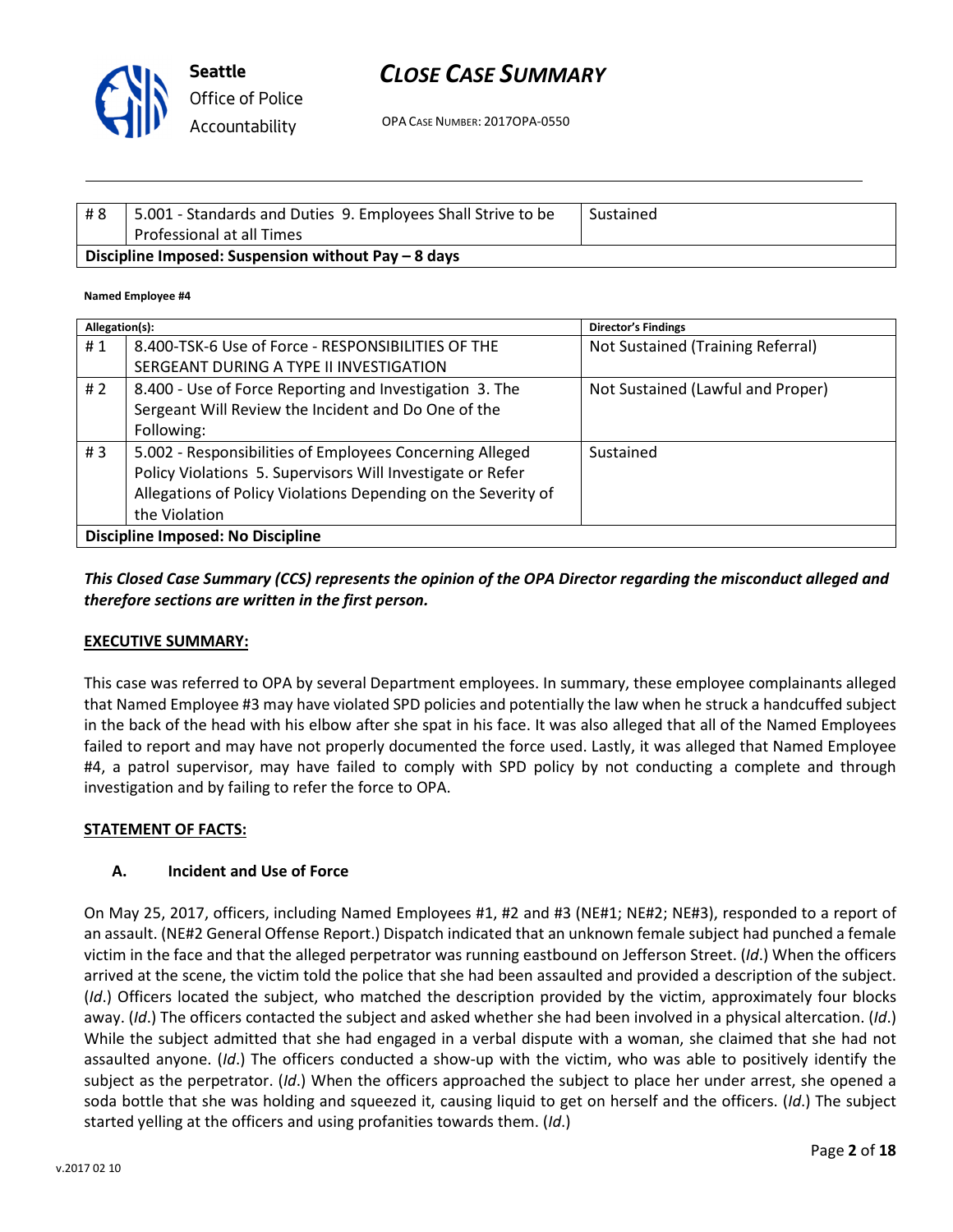v.2017 02 10

# CLOSE CASE SUMMARY

OPA CASE NUMBER: 2017OPA-0550

At this point, NE#1, NE#2 and NE#3 were in the subject's immediate vicinity. (Id.) The subject resisted their attempts to place her into handcuffs and attempted to kick at the officers, who were holding her hands. (Id.) NE#1 and NE#2 made the decision to take the subject to the ground in order to better control her body and to handcuff her. (Id.) They reported performing a "soft takedown," meaning that they guided her to the ground using control holds. (Id.) The officers' account in this regard is confirmed by In-Car Video (ICV) of this portion of the incident. Once the subject was on the ground, the officers were able to handcuff her. (Id.)

ICV also captured the next stage of the officers' interaction with the subject. The subject was taken to the front of NE#3's and NE#2's patrol vehicle in order to search her incident to arrest. (NE#2 and NE#3 Front ICV.) During this time, the subject yelled and continued to twist her body. (Id.) NE#3 appeared to see an object attached to the subject's hair. (Id.) In his OPA interview, NE#3 identified the object as a handcuff key. (NE#3 OPA Interview, at p. 6.) NE#3 reached forward in an apparent attempt to retrieve the object. (NE#2 and NE#3 Front ICV.) At that point, the subject pulled her body backwards and was facing NE#3. (Id.) The subject yelled at NE#3 and then moved her head towards NE#3 and spat in his face. (Id.) NE#3 reacted by closing his eyes and moving back slightly. (Id.)

Once the subject spat at NE#3, NE#1 positioned her head so that it was facing in the opposite direction. NE#1 had his right hand on the subject's handcuffed wrists and his left hand was placed on her back. NE#2 was directly behind the subject. His right hand appeared to also be gripping one of the subject's arms. The subject's head was facing to the right and was pressed down on the hood of the patrol vehicle.

At the time of the strike, NE#1's right hand was still holding the subject's wrists and his left hand was securing her head by the base of her neck around her shirt collar. NE#2 was also still holding the subject with his right hand and his left hand was reaching towards the left side of the subject's head. The subject's head and body were not moving at the moment of the strike.

In stills of the video that were generated during OPA's investigation, NE#3 is observed focused on the subject's head and advancing with his arms at chest level. (Frame-by-Frame ICV Analysis.) He began to prepare to strike the subject after her head was turned, after it was flush against the hood of the patrol vehicle, and at a moment when her body and head were not moving. He then struck her on the back of the head with his right elbow (his fist was clenched) with significant enough force to make an audible sound when her head is impacted against the hood. (Id.)

After striking the subject, NE#3 continued to secure her head to the hood of the vehicle using his body weight and pushing down with his forearm. (NE#2 and NE#3 Front ICV.) Immediately after the strike, he appeared to grab onto the hair at the top of her head. (Id.) From my review, it is unclear whether NE#3 pulled the subject's hair during this time. (See id.) A spit sock was placed on the subject's face in order to prevent further spitting. She was then placed in NE#3's patrol vehicle. (Id.)

# B. Use of Force Reporting and Investigation

NE#3 did not immediately notify a supervisor of his use of force. (NE#4 Use of Force Review.) He instead made the decision to transport the subject to the precinct and there screened the force with a supervisor. (Id.) Named Employee #4 (NE#4) performed the supervisory screening of the arrest and the force at the precinct. (Id.) He spoke to NE#3 who described the force that he used. (Id.) NE#4 classified the force as follows: "Officer Good used a hard strike to the



Seattle

Office of Police Accountability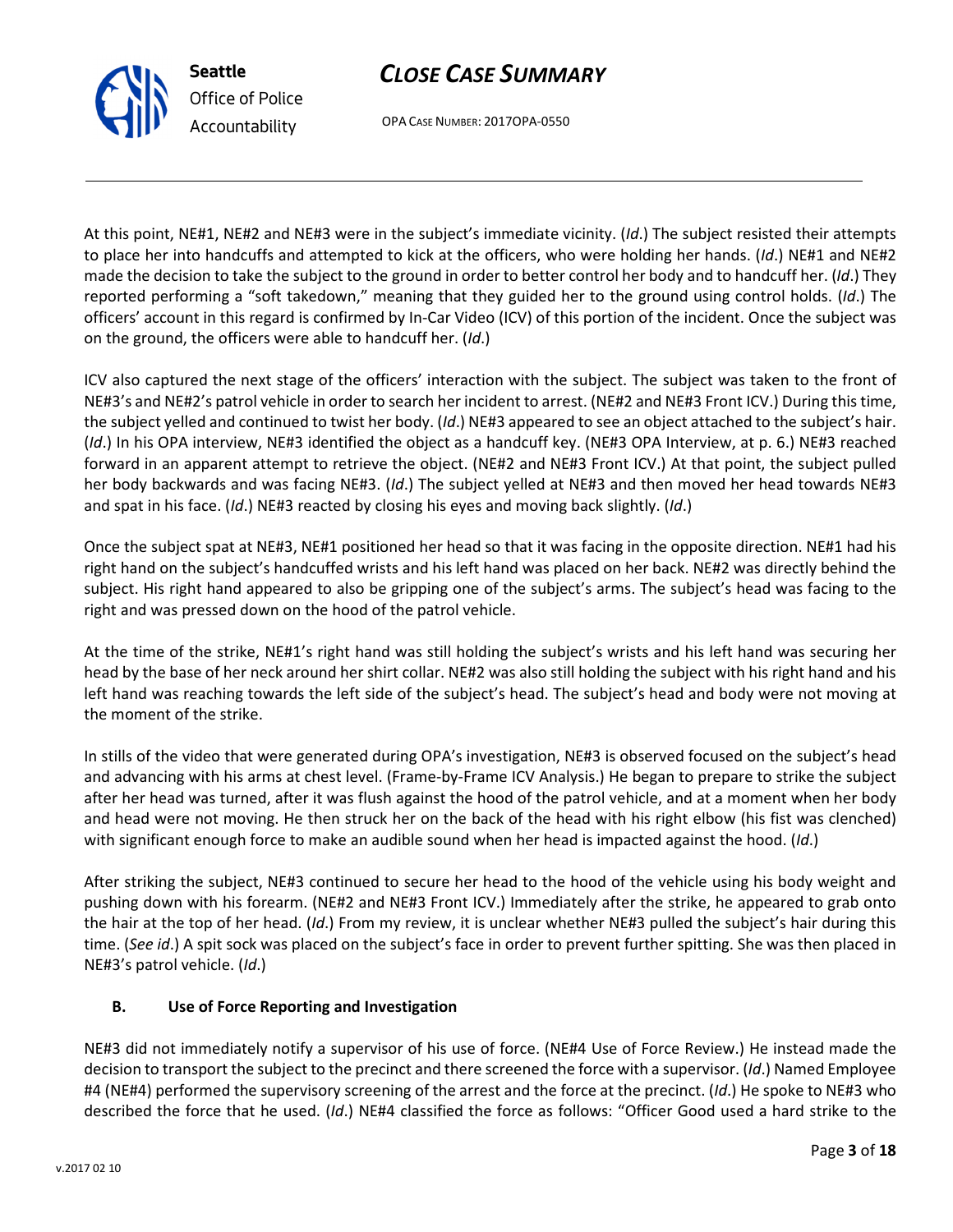

OPA CASE NUMBER: 2017OPA-0550

lower back of head, upper neck, to keep the suspect's head down to avoid being spat on again." (Id.) NE#4 ordered NE#3 to complete a Type II use of force report, and ordered NE#1 and NE#2 to complete witness reports. (Id.)

NE#4 attempted to speak with the subject; however, she only yelled and would not speak with him. (Id.) NE#4 later again attempted to speak with her. (Id.) On this second occasion, she was either asleep or non-responsive. (Id.) NE#4 noted that the subject did not complain of injury – presumably because she never spoke to NE#4 – and had no visible injuries. (Id.) NE#4 further indicated that no photographs were taken of the subject "due to the issues with the suspect kicking, spitting and acting irrationally." (Id.) NE#4 did not remove the subject's spit sock to examine and photograph her head and facial area. (Id.) In his review, NE#4 stated that NE#3's failure to immediately notify a supervisor of the use of force prevented a potential witness who interacted with NE#3 at the scene from being identified and interviewed. (Id.) NE#4 initiated a Frontline Investigation into NE#3's failure to immediately notify a supervisor, and forwarded his conclusions to Lieutenant Leung. (Id.)

Consistent with NE#4's order, NE#3 completed a Type II use of force report. In that report, NE#3 asserted the following:

> When I felt the spit land on my face I immediately as a reactionary movement raised my right arm and with my forearm went to push Harris's head to the hood of the patrol vehicle. As I was reacting Officer Melvin had already started pushing Harris to the hood, my forearm that was already in motion continued down and by the time Officer Melvin had already pushed Harris to the hood of the patrol car is when I attempted with my forearm to push Harris's head down to prevent Harris from spitting on Officers again. Harris's head had already landed hood when my forearm made contact with the back of Harris's lower head. I continued to hold down Harris's head and instructed Officer Simbeck to get a spit mask.

(NE#3 Use of Force Report.) NE#3 also described an interaction he had with a civilian witness after the force was used. That witness, who NE#3 identified as a male, was critical of the way the officers interacted with the subject and the force that was used on her. (Id.) NE#3 described the male witness as confrontational. (Id.) NE#3 stated that, at one point, the male witness said: "if you did not have a gun, we would see what happens." (Id.) NE#3 reported that he tried to explain to the male witness that he could see how the situation appeared, but that this was how he was trained to act. (Id.) From NE#3's report and later OPA interview, he characterized the interaction with this witness as threatening. This is the case even though there were at least three other officers in the immediate vicinity and apparently no other civilian witnesses or bystanders. NE#3 further indicated that at the end of the conversation, he and the male witness shook hands. (Id.)

NE#1 and NE#2 also completed use of force witness reports. NE#1 indicated that while he observed NE#3 apply force to the subject's head, it did not appear to be a strike from his vantage point. (NE#1 Use of Force Witness Report.) NE#1 also reported that after the subject spat at NE#3, NE#1 moved her head towards the hood of the vehicle to stop her from spitting again. (Id.) NE#2 reported that the force used by NE#3 was a strike to the subject's head that was purposed to prevent further spitting, but provided little additional detail. (NE#2 Use of Force Witness Report.)

Administrative Lieutenant Sweeney conducted the next level of the use of force review. Lieutenant Sweeney observed that after the subject spat at NE#3, NE#1 and NE#2 "pushed her down to the hood of the car" and NE#3 "struck her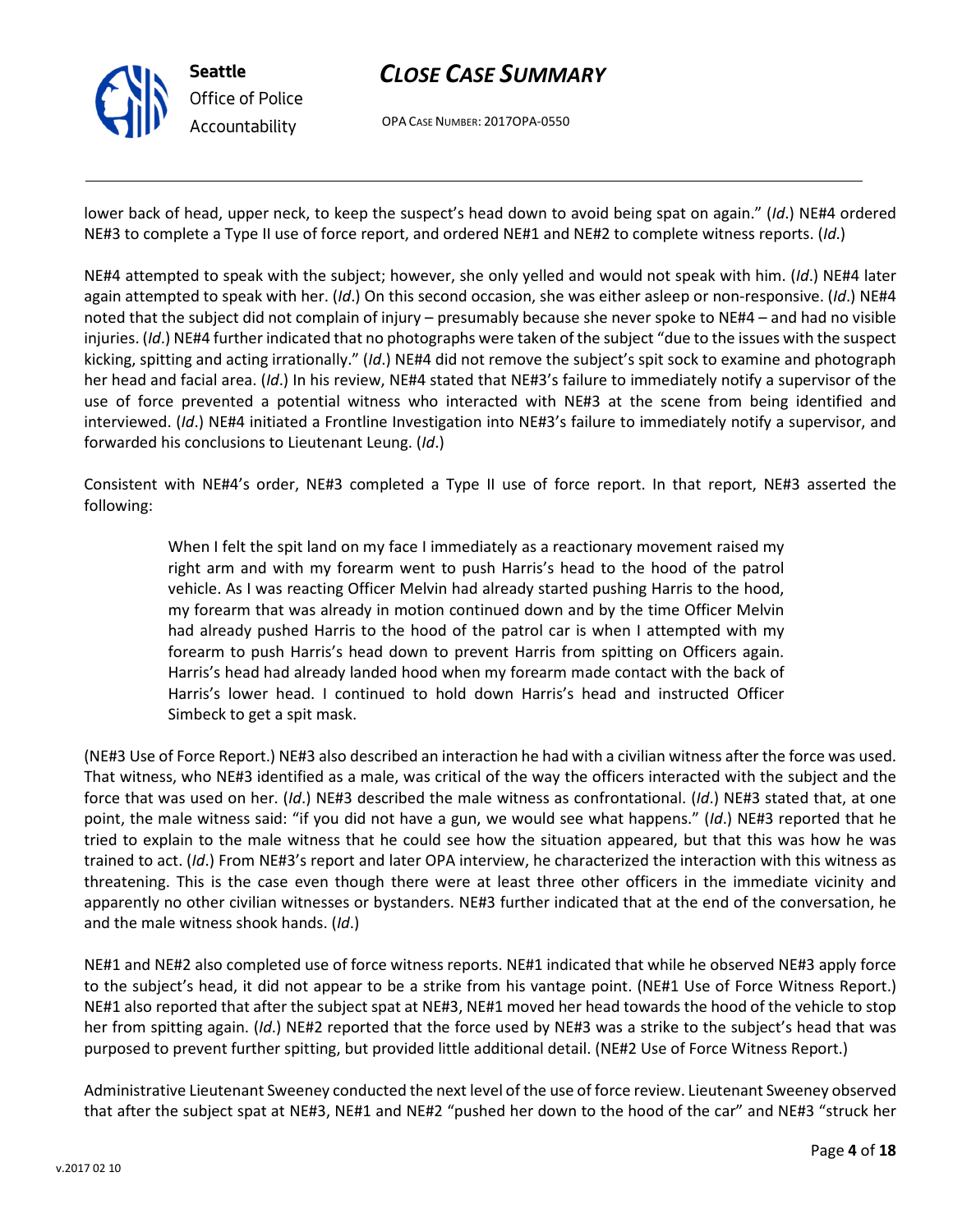



in the back of her head with his forearm. (Lieutenant Sweeney Use of Force Review.) Lieutenant Sweeney believed the force to have been a strike based both on what he saw and heard on the ICV. (Lieutenant Sweeney OPA Interview, at p. 3.) Lieutenant Sweeney further believed that the force was unnecessary and was not consistent with Department training. (Id. at pp. 3-4.) Lieutenant Sweeney conferred with and watched the ICV with Captain McDonagh. (Lieutenant Sweeney Use of Force Review.) As a result of that conversation, he wrote up an OPA complaint concerning this incident and provided the complaint to Captain McDonagh who forwarded it to OPA. (Id.)

Captain McDonagh performed the final level of the chain of command review of the incident. Captain McDonagh evaluated whether the force used by NE#1 and NE#2 was consistent with policy, but reserved on NE#3's force given the referral to OPA. (Captain McDonagh Use of Force Review.) Captain McDonagh addressed the Frontline Investigation into the NE#3's failure to immediately notify a supervisor of the force and noted that: "While the suspect was obviously not cooperative and presented physical threat issues, spitting and kicking, it is not prohibitive to still notify the Sergeant prior to transport." (Id.)

The use of force was further reviewed by the Force Review Board (FRB). Given that an OPA complaint had already been filed, the FRB, per its practice, did not opine as to whether the force used by NE#3 was consistent with policy. However, the FRB did make observations, including, but not limited to, the following:

- NE#3's use of force report lacked sufficient detail concerning his decision to use force;
- NE#3's chain of command did not specifically identify and discuss the fact that NE#3 used force against a handcuffed individual, nor did they indicate what steps were taken, if any, to ensure that this did not happen again; and
- No photographs were taken of the scene or of the subject as part of the use of force investigation.

# C. Criminal Investigation

After receiving and reviewing the referral from the chain of command, OPA, identified possible criminality on the part of NE#3 and referred the case back to SPD for criminal investigation on June 7, 2017. The case was investigated by Sergeant Nelson, who was assigned to SPD's Homicide Unit. In his initial investigation, Sergeant Nelson conducted no interviews, but reviewed OPA's file, the General Offense Report and statements. He then watched various ICV of the incident. Sergeant Nelson recounted that, during his investigation, he played the ICV for Kelly Harris, Chief of the Criminal Division at the Seattle City Attorney's Office. Nelson and Harris together agreed that there was no criminality. Sergeant Nelson's completed investigation, which contained his interpretation of what occurred on the video (without the aid of any forensic analysis), was returned to OPA on June 27, 2017. On June 28, 2017, SPD requested that the case be returned for further investigation and OPA returned the case to the Homicide Unit on June 29, 2017. Sergeant Nelson conducted a supplemental interview of a potential witness and the case was returned to OPA on July 24, 2017, again indicating that no criminal behavior was identified.

In the return memorandum, Lieutenant Kebba, a supervisor in the Homicide Unit, stated: "The officer's actions appear reasonable and measured to adequately address the threat." Lieutenant Kebba further noted that the subject had been charged with Assault 4 for spitting on NE#3 and Assault 3 for hitting the female victim.

## D. OPA's Investigation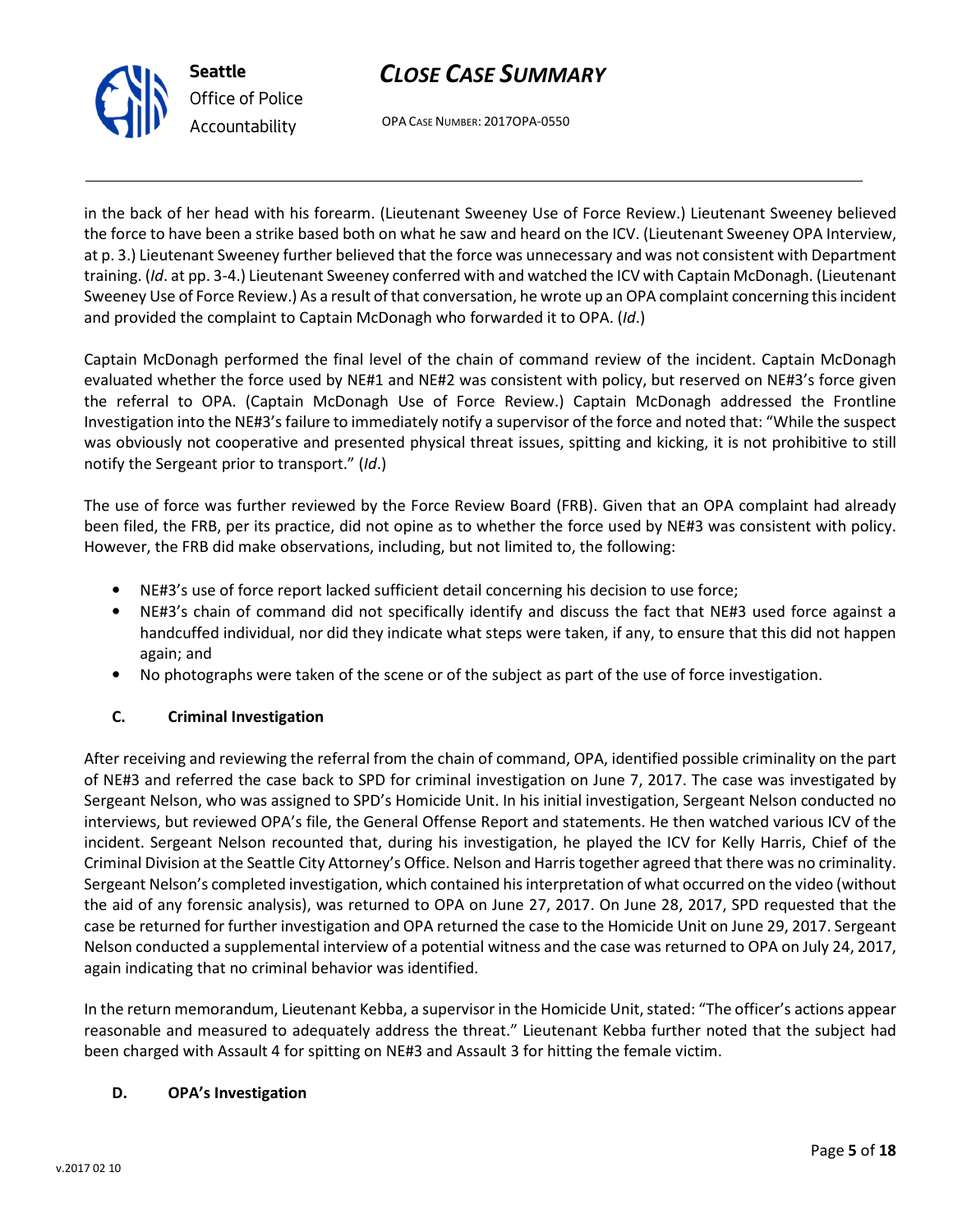



After receiving the case back from the Department, OPA initiated its investigation. OPA interviewed all of the Named Employees. OPA additionally interviewed Officers Simbeck and Leitizia, who were witnesses to the incident. However, neither Officer Simbeck nor Officer Leitizia observed NE#3's use of force. Also interviewed by OPA were Lieutenants Sweeney and Leung, who reviewed the use of force.

As described above, OPA obtained the criminal investigation into this matter, and interviewed Sergeant Nelson and Lieutenant Kebba concerning the investigation and their articulated conclusions.

OPA obtained the Named Employees' training records, and, specifically, the materials concerning training provided to the Named Employees regarding use of force reporting and force techniques to use on spitting subjects. OPA interviewed Sergeant Kim from the Training Unit concerning the Department's training in this area.

OPA additionally retained a forensic video professional, William Neale, to analyze the ICV and to create a frame-byframe analysis. Mr. Neale also forensically enhanced the ICV. Both the frame-by-frame analysis and the forensically enhanced ICV are included in the case file.

#### ANALYSIS AND CONCLUSIONS:

#### Named Employee #1 - Allegation #1

## 8.400 - Use of Force Reporting and Investigation 1. Officers Shall Report All Uses of Force Except De Minimis Force

SPD policy sets forth four levels of force – de minimis, Type I, Type II and Type III. (SPD Policy 8.400-POL-1.) De minimis is the lowest level of force and Type III is the highest. (Id.) No investigation or reporting is required for de minimis force, but all other levels need to be reported, documented and investigated to varying degrees. (Id.) The policy defines Type I force as including a "strike with sufficient force to cause pain or complaint of pain." (Id.) Among the force that rises to the level of Type II, is any force "reasonably expected to cause physical injury." (Id.) Both levels of force must be reported to and screened in-person at the scene by a sergeant. (Id.) With regard to Type I force, in-person screening is not required if not practical under the circumstances). (Id.)

SPD Policy 8.400-POL-1(2), which is discussed below in the context of Allegation #2, requires that "officers, including witness officers, will verbally notify a supervisor immediately, unless not practical, following any use of reportable force." Moreover, pursuant to SPD Policy 8.400-POL-1(1), officers are required "thoroughly document all reportable uses of force to the best of their ability, including a description of each force application."

As explained more fully below, NE#1 failed to immediately report the force he observed. Once the force was belatedly reported, however, NE#1 did complete a witness officer report. In his report, NE#1 indicated that when the subject spat at NE#3 he "pushed [the subject] from the right shoulder area toward the hood of the patrol car to prevent [the subject] from spitting again." (NE#1 Use of Force Witness Report.) NE#1 further stated that, when he did this, NE#3 "was bringing his right elbow toward the direction of [the subject] in order to deflect her from spitting again, which I believe if given the chance she would have." (Id.) NE#1 recounted that NE#3's "elbow landed on the back side of her head." (Id.) Lastly, NE#1 indicated that, from his vantage point, NE#3's force did not appear to be a strike. (Id.)

This report was generated without the aid of ICV and was based on NE#1's recollection of the incident at that time. I find the description of the force therein to be inconsistent with the ICV. Specifically, I disagree that while NE#1 was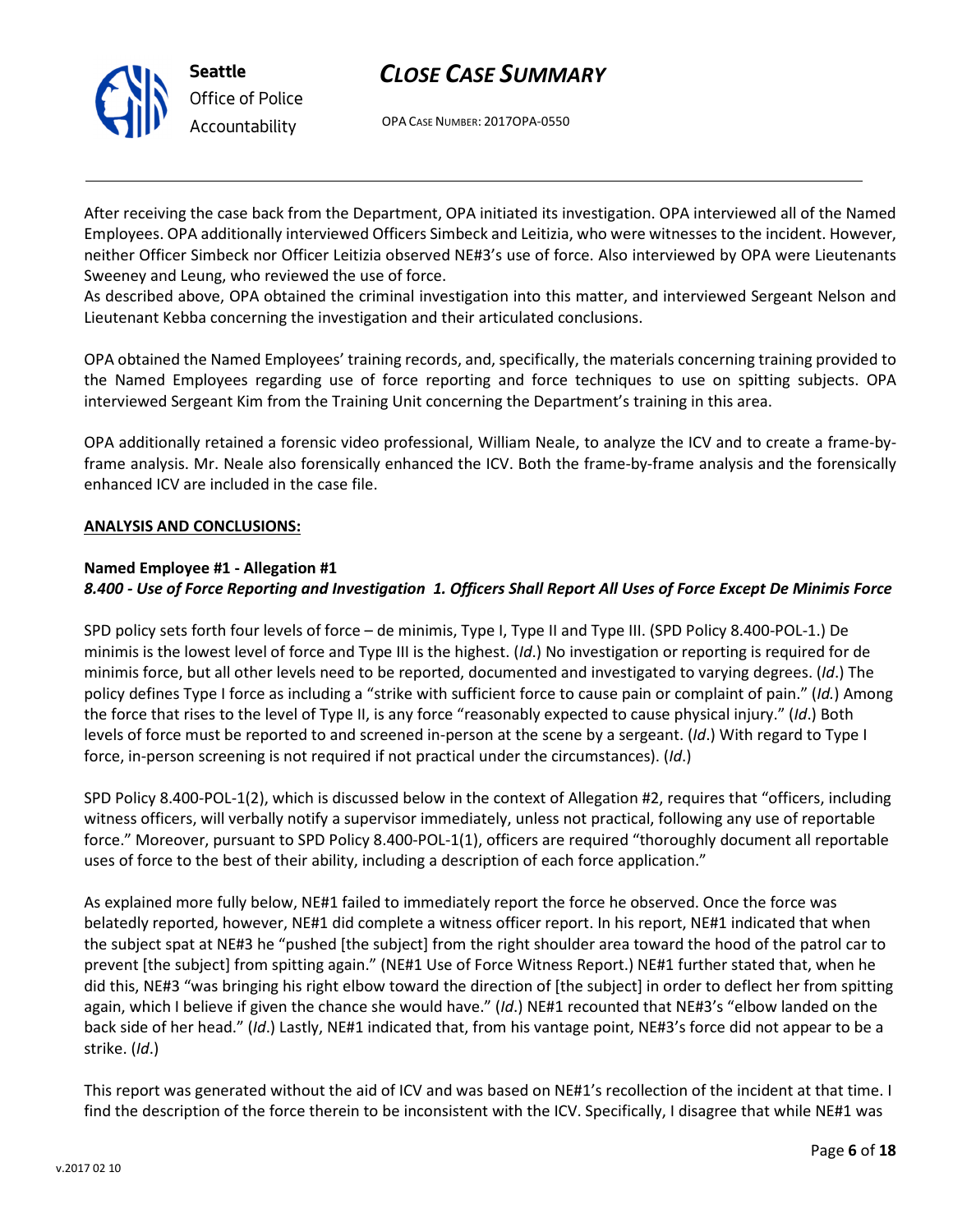



positioning the subject's head away from NE#3, NE#3 was simultaneously bringing his forearm over and down to pin her heard. The frame-by-frame analysis of the video clearly indicates that NE#3 did not begin moving his forearm to strike the subject until after her head was already turned away from him, she was secured by NE#1, and she was no longer moving.

That being said, the policy explicitly recognizes "the inherent limitations on perception and recall following tense and rapidly evolving circumstances." (SPD Policy 8.400-POL-1(1).) As such, even though I believe that NE#1's report was ultimately inconsistent with the video, I cannot determine that he did anything other than report what he believed he perceived at that time while under fast-evolving circumstances. Accordingly, I recommend that this allegation be Not Sustained – Inconclusive.

Recommended Finding: Not Sustained (Inconclusive)

# Named Employee #1 - Allegation #2

8.400 - Use of Force Reporting and Investigation 2. Officers, Including Witness Officers, Will Verbally Notify a Supervisor Immediately, [...]

Even though I do not recommend sustaining Allegation #1, I conclude that NE#1 failed to immediately notify a supervisor that force had been used.

NE#1 did not immediately report to a supervisor either the force he used to take the subject down to the ground to handcuff her or the force he witnessed NE#3 use. With regard to the force that NE#1, himself, used, I find it to have been de miminis and, as such, no reporting or documentation of that force was required. However, with regard to the strike applied by NE#3, I conclude that it was Type II force or, at the very minimum, Type I force that should have been immediately reported.

As indicated above, NE#1 asserted that, at the time of the incident, he did not believe that Type II force had been used by NE#3. He believed the force to have been de minimis or "maybe a Type I." (NE#1 OPA Interview, at p. 11.) NE#1 explained that this belief was based both on his vantage point and on the fact that he did not review ICV until after the incident. (Id.) While I recognize that NE#1 did not review video until prior to and during his OPA interview, it is simply not plausible that from his vantage point he believed the force was de minimis. From a review of the video, NE#1 was looking directly at the subject's head when the strike was applied. Even if argued that the force did not rise to the level of Type II force, which NE#1 appeared to intimate at his OPA interview and which I strongly disagree with, it was certainly Type I force, as it was a strike with sufficient force to cause pain or complaint of pain. Indeed, after watching the video, NE#1 stated that the force used was a strike and later in his interview asserted that it seemed to be "more of a strike to cause pain." (Id. at pp. 13, 19.) Moreover, at the time of the strike, the subject was in handcuffs, which further supports the importance of immediately notifying a supervisor as such force is required to be "critically reviewed." (See SPD Policy 8.200(2).)

Based on a preponderance of the evidence standard, I find that a reasonable officer would have viewed the force used by NE#3 as at least Type I force, if not Type II force. As such, NE#1, even though he was a witness officer, had the affirmative obligation to immediately notify a supervisor so as to ensure that the force could be screened inperson and at the scene. NE#1's failure to do was in violation of SPD Policy 8.400-POL-1(2).

Accordingly, I recommend that this allegation be Sustained.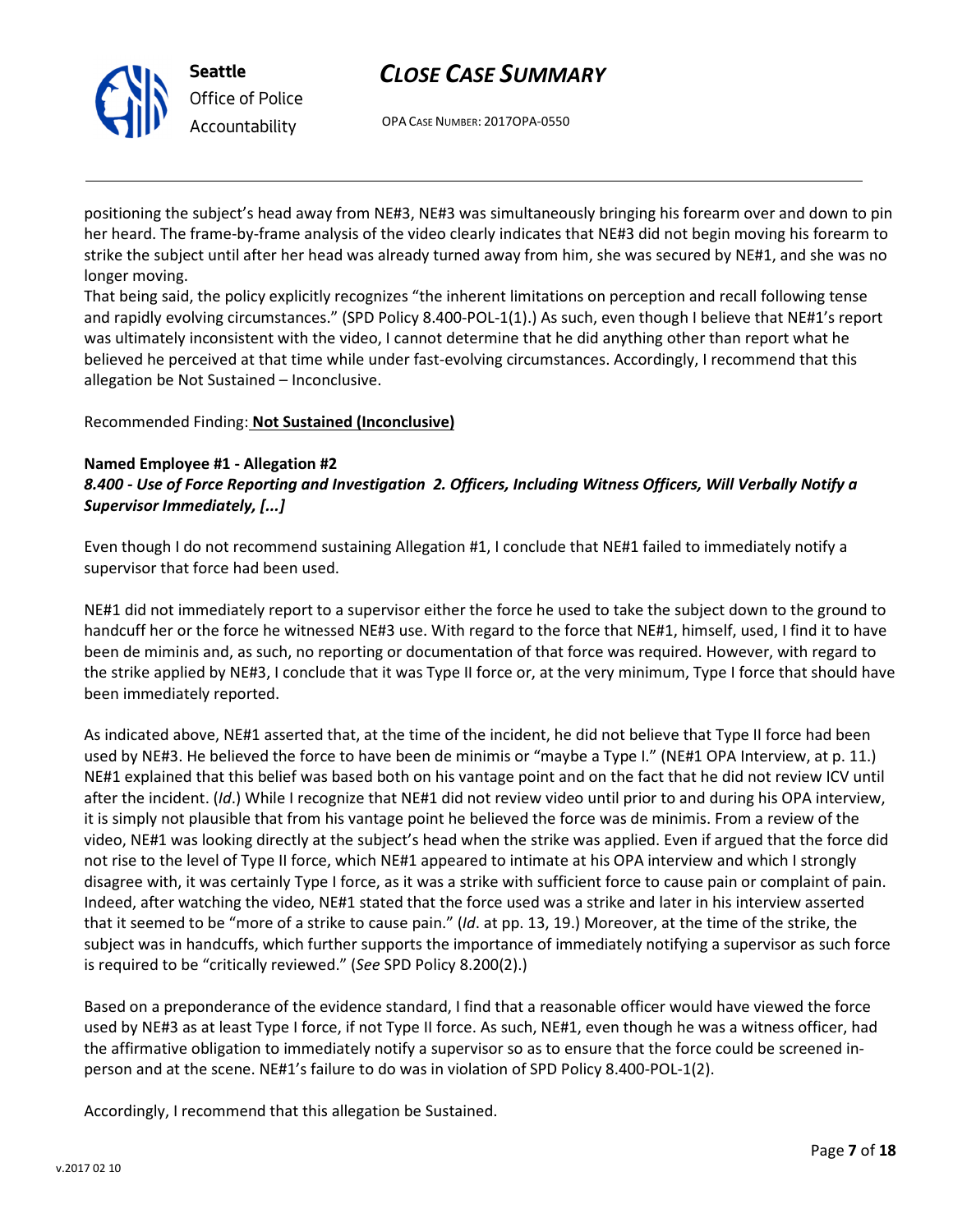OPA CASE NUMBER: 2017OPA-0550

Recommended Finding: Sustained

## Named Employee #1 - Allegation #3 8.400-TSK-4 Use of Force - RESPONSIBILITIES OF WITNESS OFFICERS DURING A TYPE II OR TYPE III INVESTIGATION (NOT A FIREARMS DISCHARGE)

SPD Policy 8.400-TSK-4 sets forth the responsibilities of witness officers during Type II and Type III force investigations. The policy requires that a witness officer: protect the scene and related evidence; stand by the scene until released by the sergeant; upload and flag ICV before going off shift; and provide a use of force report as directed by a supervisor. (SPD Policy 8.400-TSK-4.) With regard to the reporting requirement, the policy states that "if a witness officer is aware that reportable force was used but not reported, the witness officer shall provide the witness statement to his or her supervisor." (SPD Policy 8.400-TSK-4.)

As a result of the failure to immediately report the use of force by NE#1, as well as by NE#2 and NE#3, the Type II investigation envisioned by this policy was not performed and NE#1 thus did not comply with the elements of this policy. However, as I recommend sustaining the failure to immediately report the force, I find it unnecessary to also sustain this allegation. However, I believe NE#1 would benefit from additional training.

• Training Referral: NE#1 should receive additional training concerning the Department's expectations as to force reporting and, specifically, what force needs to be immediately reported to a supervisor. I recommend that NE#1 also receive additional training concerning the elements of SPD Policy 8.400-TSK-4. This training and the related counseling from his chain of command should be memorialized in a PAS entry.

Recommended Finding: Not Sustained (Training Referral)

## Named Employee #2 - Allegation #1

## 8.400 - Use of Force Reporting and Investigation 1. Officers Shall Report All Uses of Force Except De Minimis Force

NE#2 completed a witness officer report after being directed to do so by NE#4. In that report, NE#2 recounted that after the subject spat on NE#3, NE#3 "used his forearm to pin [the subject's] head, in order to prevent further exposure, resulting in a strike to the back of her head." (NE#2 Use of Force Witness Report.) NE#2 did not opine as to whether the strike was a reaction to the spitting, but rather stated that the strike was purposed to prevent further spitting. (Id.)

As with NE#1's report, I find that NE#2's report was also inconsistent with the ICV. I further find that NE#2's report was not sufficiently thorough. NE#2 did not provide any description as to where the subject's head was situated at the time of the strike. NE#2 also provided no detail concerning where he and NE#1 were standing at the time of the incident and what actions they were engaged in.

NE#2 also presumably did not watch the ICV prior to reporting. As such, I find that he, like NE#1, reported what he believed he perceived at that time while under fast-evolving circumstances.



Seattle Office of Police Accountability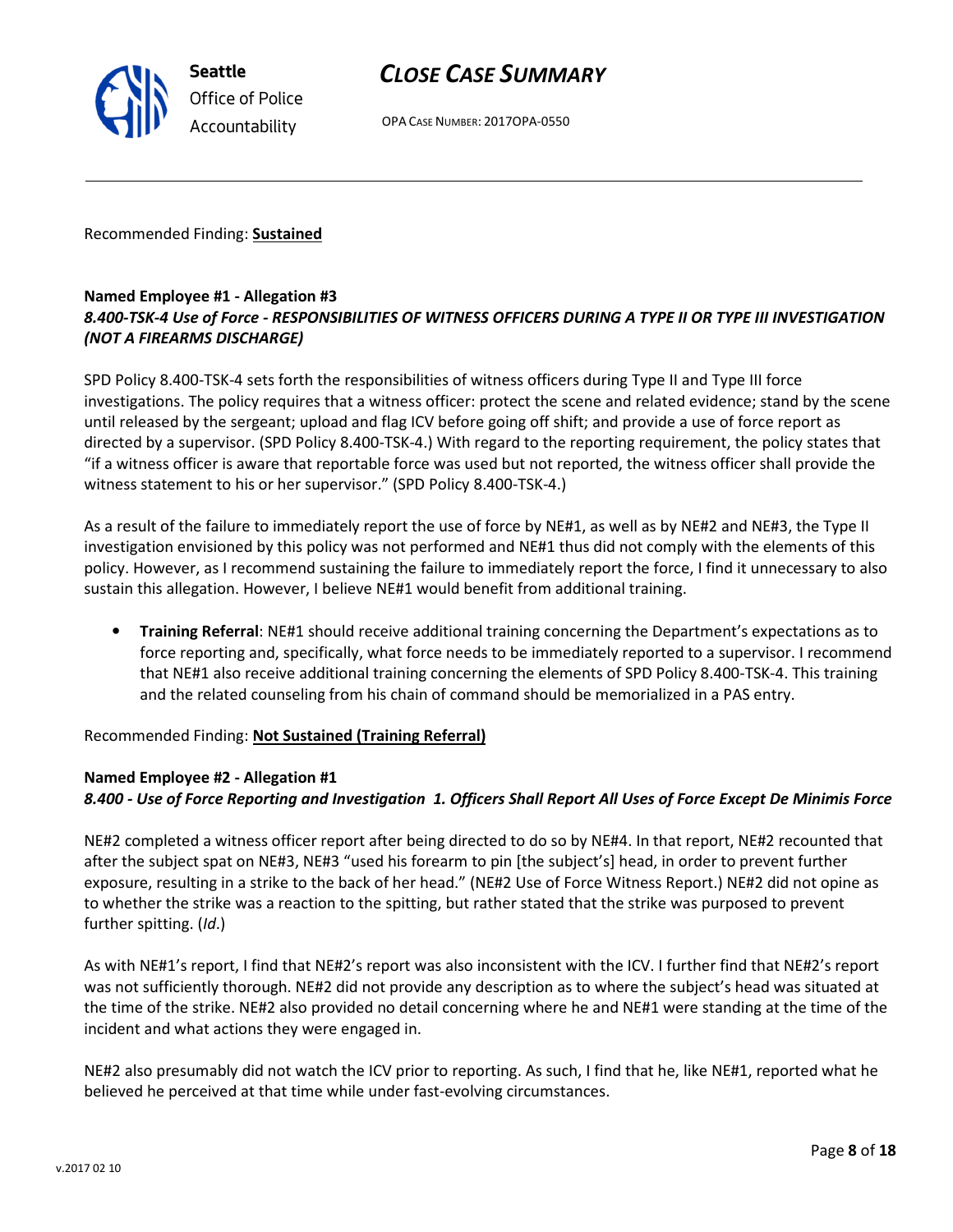

OPA CASE NUMBER: 2017OPA-0550

Given NE#2's status as a student officer, I do not believe it to be warranted to sustain this allegation. However, I find that NE#2 should be provided with additional training and counseling.

• Training Referral: NE#2 should receive additional training concerning the Department's expectations as to force reporting. Specifically, NE#2 should receive instruction on identifying what force needs to be reported, how to document that force, and what detail and information is required in his report. This training and the related counseling by NE#2's chain of command should be documented in a PAS entry.

#### Recommended Finding: Not Sustained (Training Referral)

#### Named Employee #2 - Allegation #2

8.400 - Use of Force Reporting and Investigation 2. Officers, Including Witness Officers, Will Verbally Notify a Supervisor Immediately, [...]

As explained above in the context of NE#1, Allegation #2, I find that the strike by NE#3 was at clearly at least Type I force, if not Type II force. As such, NE#2 was required to immediately report that force to a supervisor.

On the date in question, NE#2 was a student officer in his first rotation. This means that, at the time he viewed the force in this case, he had only completed 21 shifts of police work. (NE#2 Daily Observation Report.) Moreover, his Field Training Officer on this date was NE#3, who not only used the force in question but who made the ultimate decision to not report the force until the officers returned to the precinct.

For these reasons, while I find that NE#2 was obligated to report the force and the failure to do was outside of policy, his status as a very inexperienced officer who was relying on his FTO for guidance influences my conclusion that this allegation should not be sustained. Instead, I recommend that NE#2 receive additional training on this policy.

• Training Referral: NE#2 should receive additional training concerning the requirement that, even where he is a witness officer, he is required to immediately report Type I and Type II uses of force to a supervisor. NE#2 should also receive counseling from his chain of command concerning their expectations of his conduct in this regard. This additional training and counseling should be memorialized in a PAS entry.

Recommended Finding: Not Sustained (Training Referral)

#### Named Employee #2 - Allegation #3

# 8.400-TSK-4 Use of Force - RESPONSIBILITIES OF WITNESS OFFICERS DURING A TYPE II OR TYPE III INVESTIGATION (NOT A FIREARMS DISCHARGE)

The reason NE#2 was unable to comply with the elements of this policy was because he, as well as NE#1 and NE#3, failed to report the force to a supervisor. However, given NE#2's status as a student officer at that time, I feel that a training referral, rather than a sustained finding, is more appropriate.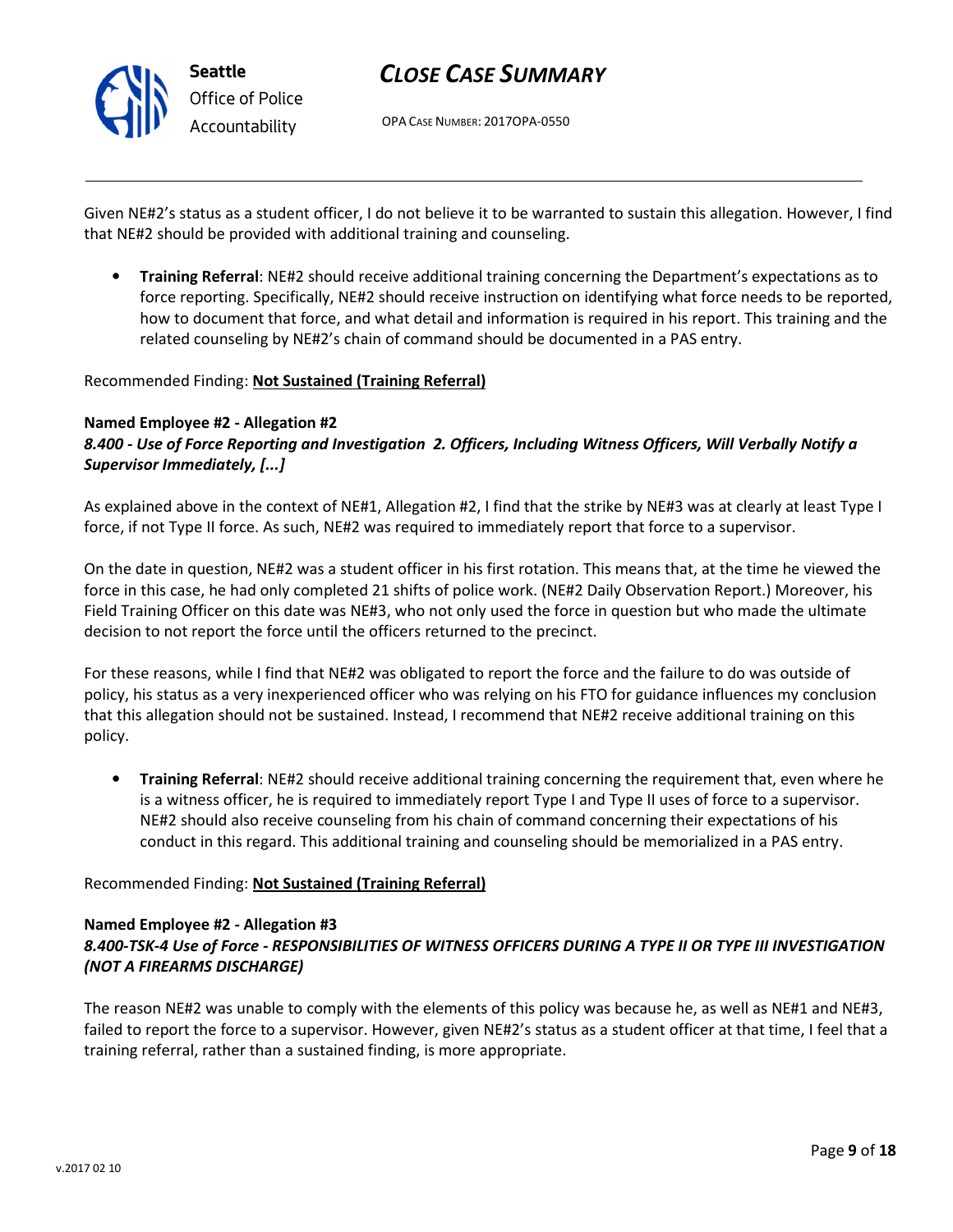

Seattle Office of Police Accountability

# CLOSE CASE SUMMARY

OPA CASE NUMBER: 2017OPA-0550

• Training Referral: I refer to the above Training Referral. I also recommend that NE#2 receive additional training concerning the requirements of SPD Policy 8.400-TSK-4. This training and the related counseling from his chain of command should be memorialized in a PAS entry.

#### Recommended Finding: Not Sustained (Training Referral)

#### Named Employee #3 - Allegation #1 5.001 - Standards and Duties 2. Employees Must Adhere to Laws, City Policy and Department Policy

SPD Policy 5.001-POL-2 generally states that Department employees must adhere to laws, City policy and Department policy. It specifically sets forth the expectation that officers will comply with City, State and federal law. (SPD Policy 5.001-POL-2.)

As set forth more fully below, I find that NE#3's conduct in this incident violated a number of SPD policies and was inconsistent with Department training. I deem the strike to the subject's head to have been excessive and outside of the Department's policies, training and expectations. I do not, however, reach a conclusion as to whether the force used by NE#3 violated local, state or federal criminal laws. Here, the Criminal Chief of the Seattle City Attorney's Office purportedly watched the ICV and determined that the conduct in question was not criminal in nature and declined to prosecute NE#3. Even though I have significant concerns about the force and its propriety and legality, I will not substitute my judgment for that of the prosecutor. With regard to the violations of policy and training, as I have sustained a number of allegations below, I find it unnecessary and duplicative to also sustain this allegation.

As such, I recommend that this allegation be Not Sustained – Inconclusive.

Recommended Finding: Not Sustained (Inconclusive)

## Named Employee #3 - Allegation #2

## 8.400 - Use of Force Reporting and Investigation 1. Officers Shall Report All Uses of Force Except De Minimis Force

Pursuant to SPD Policy 8.400-POL-1(1), officers are required "thoroughly document all reportable uses of force to the best of their ability, including a description of each force application." I recommend herein that the allegation that NE#3 failed to immediately report the force in question be sustained. As such, in order to also sustain this allegation, I must separately find that NE#1 failed to thoroughly document the force he used.

As indicated above, in its review of this case, the FRB noted that NE#3's report lacked sufficient detail concerning his decision to use force. I agree. However, I do not find that this, in and of itself, warrants a sustained finding.

Moreover, as explained more fully below, I find that significant portions of NE#3's report were inconsistent with the video evidence in this case and were simply not plausible. Most notably, I believe that NE#3 mischaracterized the strike he used when he called it a push and errantly stated that he was already in the process of reacting and using force when the subject's head was being moved towards the hood of the patrol vehicle. I conclude, as explained below, that NE#3, contrary to his recounting in his report, purposefully used force to punish and retaliate against the subject. I believe that a reasonable officer would not have believed that the force used was a push, that the force was initiated prior to the threat posed by the subject dissipating, and that the force was not used to retaliate or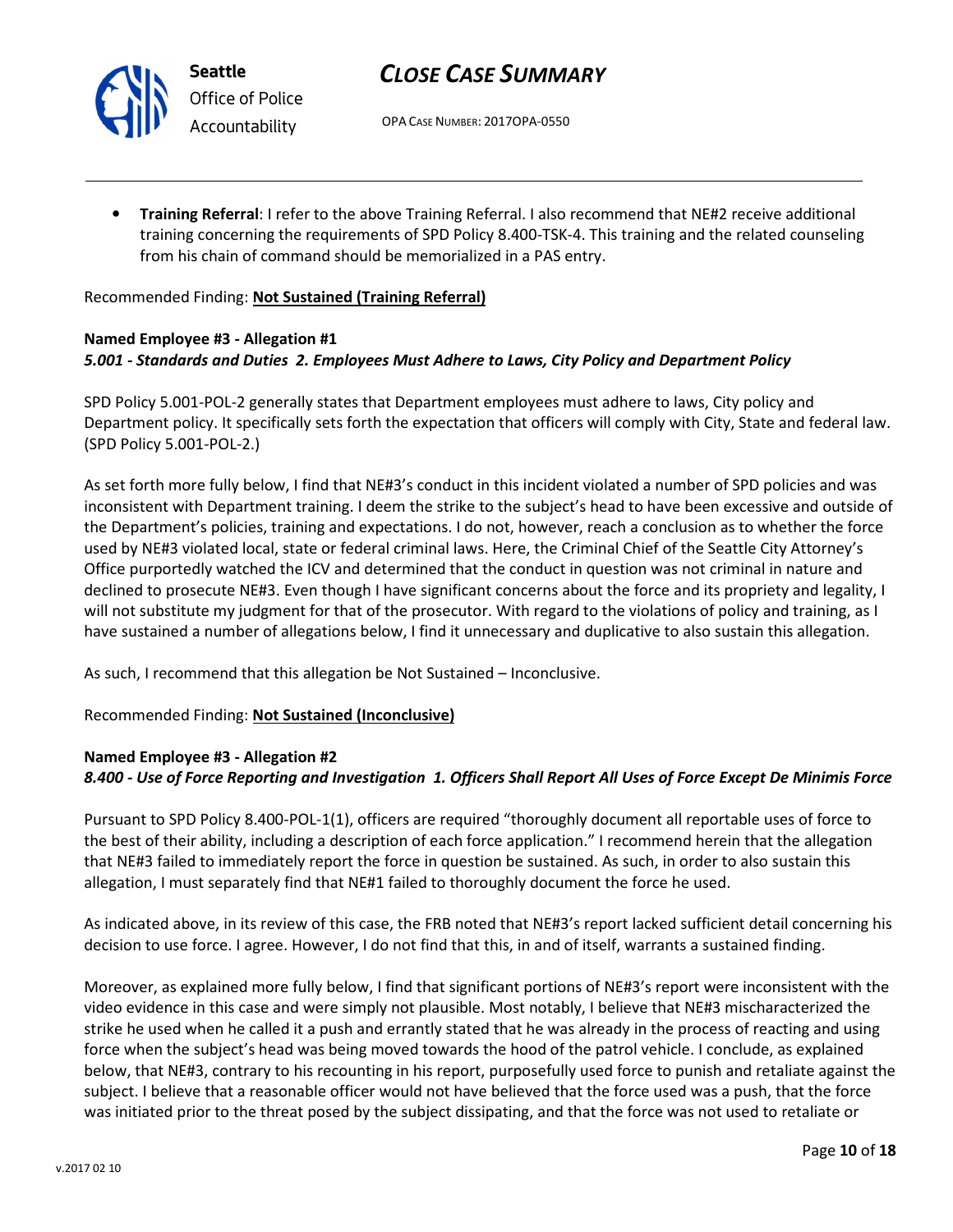

OPA CASE NUMBER: 2017OPA-0550

punish. However, I cannot find by a preponderance of the evidence that NE#3 did not genuinely believe this and did not attempt to accurately report what he did, even if I conclude that his account is imminently unreasonable and unsupported by the evidence.

For these reasons, I recommend that this allegation be Not Sustained – Training Referral.

• Training Referral: NE#3 should receive additional training concerning the requirements of SPD Policy 8.400-POL-1(1), as well as on the Department's expectation that he will record the force he uses thoroughly and accurately. This training and counseling by NE#3's chain of command should be memorialized in a PAS entry.

Recommended Finding: Not Sustained (Training Referral)

#### Named Employee #3 - Allegation #3

### 8.400 - Use of Force Reporting and Investigation 2. Officers, Including Witness Officers, Will Verbally Notify a Supervisor Immediately, [...]

After using force against the subject, NE#3 did not immediately notify a supervisor. NE#3 asserted that his primary focus was on placing the subject in a spit sock so that she could not spit on any other officers. (NE#3 OPA Interview, at p. 8.) After he did so, he recounted that he spoke with a male witness who had previously been criticizing the officers' actions. (Id.) NE#3 indicated that, for officer safety reasons, he then wanted to leave the scene and return to the precinct and that he intended to notify a sergeant once he arrived at the precinct. (Id.)

However, in his use of force report, NE#3 stated that after he interacted with the male witness, he and the male witness shook hands. (NE#3 Use of Force Report.) As such, it does not appear that there was any threat to the officers from the male witness at that time (if ever during their interaction). There is also no indication that there were any other civilians in the near vicinity that presented any threat. It is unclear why NE#3 did not notify a supervisor after his interaction with the male witness and once the subject was secured in the back of a patrol vehicle. When asked this question at his OPA interview, NE#3 stated that while there was no threat or an unstable scene at that time, he had already made up his mind to return to the precinct and he did so. (NE#3 OPA Interview, at p. 14.)

SPD policy requires immediate notification of a supervisor after reportable force is used. Here, based on NE#3's own paperwork and interview, there was no justifiable reason for not summoning a supervisor to the scene to investigate his force. By not doing so, the only known civilian witness to the incident was not identified and was not interviewed in connection with the eventual Type II investigation. NE#3's failure to immediately notify a supervisor of his force was in violation of policy.

Accordingly, I recommend that this allegation be Sustained.

Recommended Finding: Sustained

Named Employee #3 - Allegations #4 8.200 - Using Force 1. Use of Force: When Authorized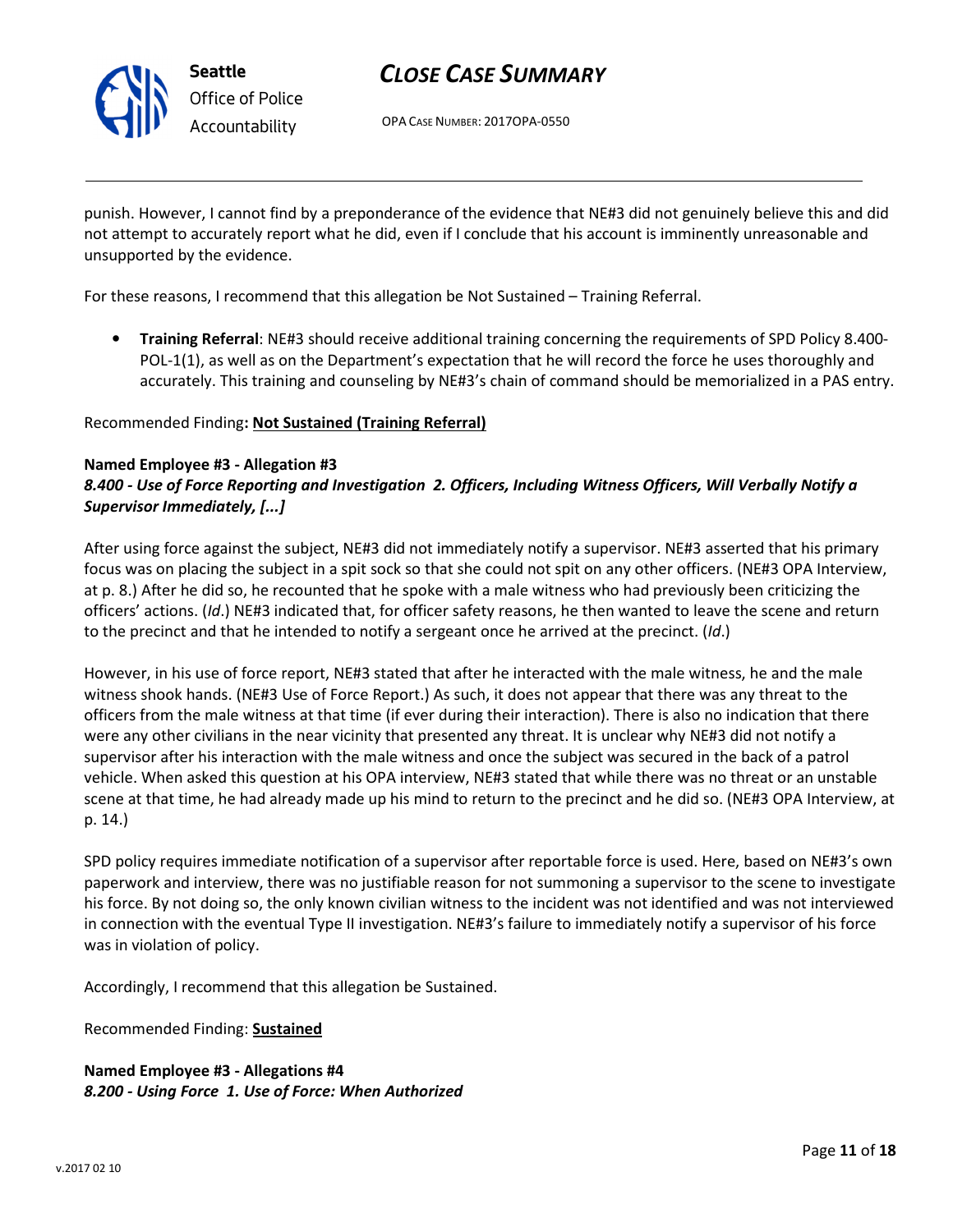unconcerned with any threat presented by her.

At the time the force was used, NE#3 was looking at the subject's head, its positioning, and at the officers who were surrounding her. It would have been evident to a reasonable officer that an elbow strike to the back of the head of a handcuffed subject who no longer posed a threat was unreasonable.

NE#3 asserted in both his Type II use of force report and during his OPA interview that the force he used was a push instead of a strike. I find this characterization to be completely unsupported by the clear video evidence and, as a result, I place little weight on the overall credibility of his account.

NE#3 further argued at his OPA interview that his force was reactionary. With regard to this assertion, his theory in this regard appears to be that even if the subject did not present an imminent threat at the time of the strike, he had already perceived a threat, begun to react, and was unable to stop. First, even if this were the case, the force he chose to use, a strike, was excessive, and less intrusive force options were available to him. Second, even were the strike not excessive in and of itself, NE#3 had time, even if only two seconds, to recognize that the subject did not present a threat and to decide not to strike her head. I base this conclusion on my review of the ICV and the frameby-frame video analysis. Indeed, SPD officers are trained to made quick decisions in fact-paced and stressful situations and are expected on those occasions to use appropriate levels of force. Here, NE#3 failed to do so.

I expect that NE#3 and others will contend that research by the Force Science Institute (FSI) supports NE#3's argument. This bears little if no impact on my analysis and decision. While FSI has conducted much research in the area of mental chronometry, virtually all of that research concerns reaction time in the context of an officer-involved shooting. Such a situation is not analogous to this case for a host of reasons. Moreover, FSI's research has been criticized as "invalid and unreliable" by at least one other researcher, "pseudoscience" by an editor from the American Journal of Psychology," and "lacking in both foundation and reliability" by the United States Department

# CLOSE CASE SUMMARY

OPA CASE NUMBER: 2017OPA-0550

Manual Policy 8.200(1) requires that force used by officers be reasonable, necessary and proportional. Whether force is reasonable depends "on the totality of the circumstances" known to the officers at the time of the force and must be balanced against "the rights of the subject, in light of the circumstances surrounding the event." (8.200(1).) The policy lists a number of factors that should be weighed when evaluating reasonableness. (See id.) Force is necessary where "no reasonably effective alternative appears to exist, and only then to the degree which is reasonable to effect a lawful purpose." (Id.) Lastly, the force used must be proportional to the threat posed to the officer. (Id.)

With regard to the first factor, I find that the force was not reasonable. It is undisputed that, prior to the force being used, the subject spat at NE#3. However, at the time the force was used, she did not present an immediate threat to NE#3 or to any other officer. Her head was flush against the hood of the patrol vehicle and was pointing away from NE#3. NE#1 was holding the subject down and NE#2 was behind her, also holding on the subject and reaching towards her head. The subject, while continuing to yell, was not moving. She did not present any active danger and there was no risk that she was going to escape. Notably, at the time that NE#3 applied the strike to the subject, NE#2, who was standing directly behind the subject, appeared, based on his behavior and actions, to be completely

## The Force Was Outside of Policy

Seattle

Office of Police Accountability

#### Reasonableness Factor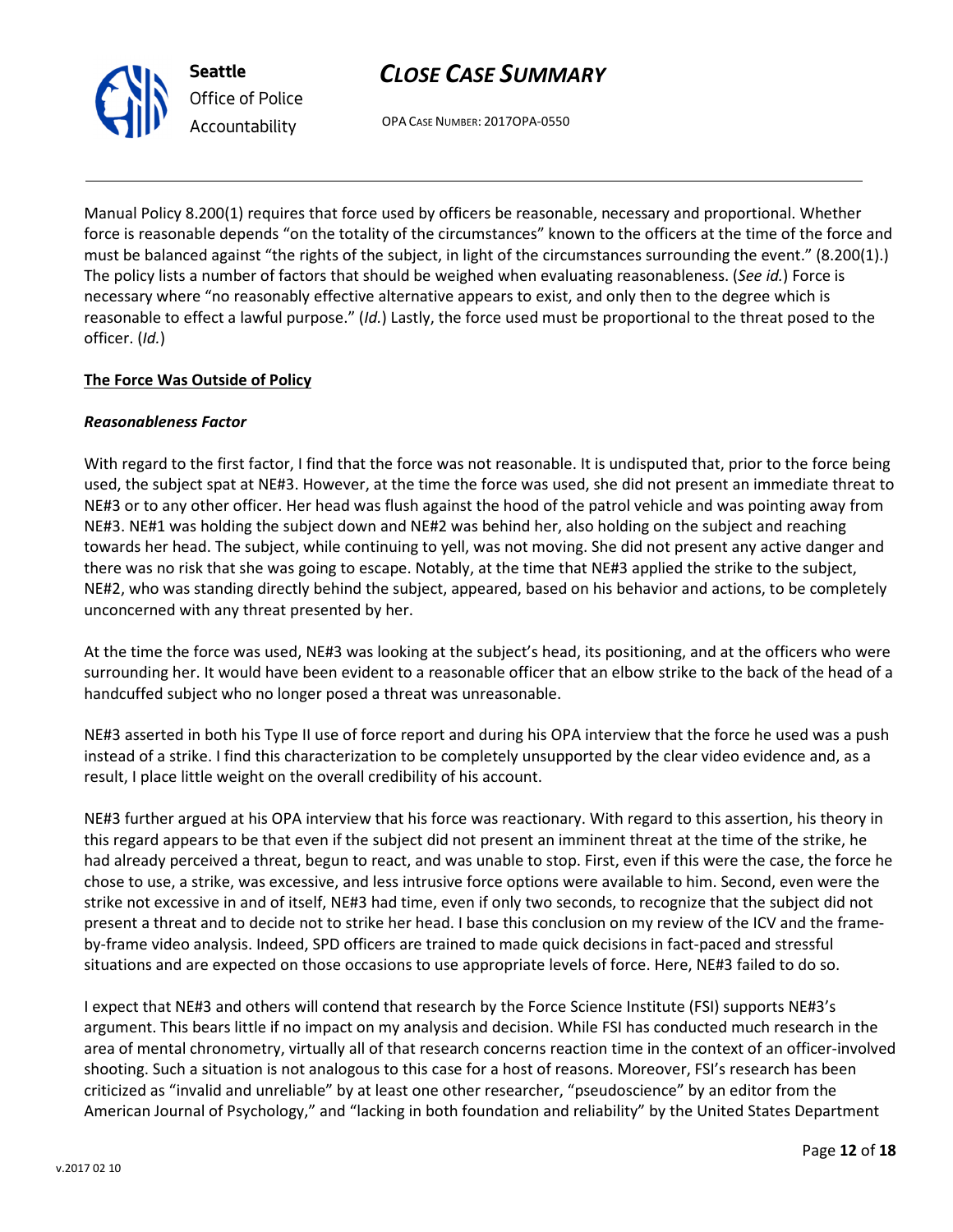

OPA CASE NUMBER: 2017OPA-0550

of Justice. (See Matt Apuzo, Training Officers to Shoot First, and He Will Answer Questions Later, NY Times, dated August 1, 2015.) As such, even if there was FSI research on point, it would not change my conclusion.

Lastly, I accord little to no weight to Sergeant Nelson's and Lieutenant Kebba's articulated opinions that the force was reasonable, necessary, and proportional, and thus within policy. First, such opinions were well outside of the scope of their investigation. They were tasked with evaluating whether or not NE#3 committed an assault or other criminal conduct, not whether he acted consistent with policy. Their failure to stay within the four corners of their criminal investigation raises unnecessary questions of their objectivity and the how critically their unit's review of this incident truly was. Second, neither Sergeant Nelson nor Lieutenant Kebba has undergone advance training in use of force or, as far as I am aware, possesses any expertise in this area. To the extent the Criminal Chief of the Seattle City Attorney's Office also opined that the strike was within policy, which was asserted by Sergeant Nelson during his OPA interview but is surprisingly not memorialized in his investigation report, I accord a similar lack of weight to that conclusion.

Accordingly, this factor weighs in favor of finding that the force was out of policy.

#### Necessary Factor

With regard to whether the force was necessary, I find that there were other reasonably effective alternatives to the elbow strikes. NE#3 could have simply taken a step backwards and let the two officers surrounding the subject control her body and head. NE#3 could also have used an underhook or an open-handed check or push, which are force tactics that the Department, itself, has identified as reasonable and necessary force in analogous situations. Instead, however, NE#3 used an untrained tactic when he forcefully struck the subject in the back of the head with his elbow. It cannot be said that there was no other reasonably effective alternative to that strike. As such, this factor also weighs in favor of finding the force outside of policy.

#### Proportionality Factor

Lastly, with regard to the proportionality of the force, the force ultimately applied was not commensurate with the threat facing NE#3. Not only was the threat minimal at the instant the force was used, but the force was more significant that what was warranted under the circumstances. A lower level of force could have been used in this situation to achieve the goal of preventing the subject from further spitting, including alternative techniques that the Department has identified as appropriate in past training.

For these reasons, the strike by NE#3 was excessive and inconsistent with SPD policy.

## The Force Was Inconsistent with Department Training

NE#3 claimed that he had never received training from the Department concerning how deal with a suspect who is actively spitting or attempting to spit on officers. (NE#3 OPA Interview, at p. 14.)

OPA interviewed Sergeant Kim, a defensive tactics instructor assigned to the Training Unit. Sergeant Kim indicated that SPD officers are trained to make rapid critical decisions regarding the use of force. (Sergeant Kim OPA Interview, at p. 3.) Sergeant Kim stated that he did not know whether there was any instruction relating to spitting subjects in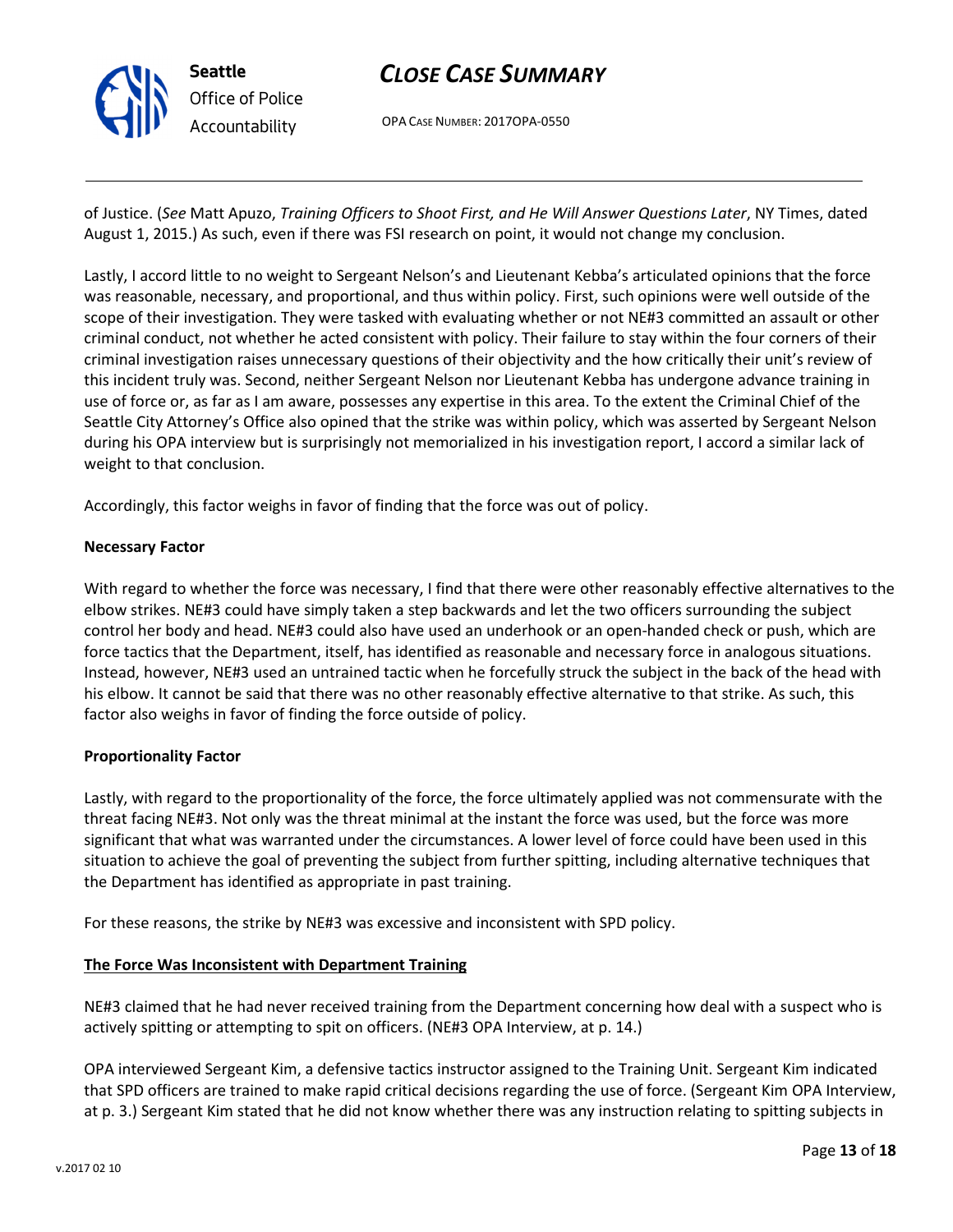



the most recent training. (Id. at p. 4.) After watching the ICV, Sergeant Kim characterized the force as NE#3 "deliver[ing] an elbow to the back of the subject's head," and, in response to OPA's questions, indicated that he would have notified FIT based on the fact that the subject was restrained when the force was used. (Id. at p. 5.) Ultimately, Sergeant Kim did not conclusively indicate whether he believed NE#3's force was consistent with training. (See generally id.)

OPA was able to locate a training module concerning a spitting subject. (Spitting Subject Role Play Training.) This training instructed officers to use "ICC techniques for controlling the suspect and affixing a 'spit sock.'" (Id.) Specifically, officers were trained to take the following steps: "ICC Under hook, bend suspect at the waist, open hand check face away from officer, cup hand at rear base." (Id.) Notably, officers were not trained to elbow or strike spitting subjects. (Id.) In one role playing scenario, an officer applies handcuffs to a subject who then prepares to spit on the officer. (Id.) The officer "uses [an] open hand 'check/push' to stop the suspect from spitting and an "under-hook to table top," which are identified as the "reasonable/necessary force options." (Id.)

OPA was informed by Sergeant Kim that this module was part of the 2013 Street Skills training. (Email from Kim to OPA, dated September 25, 2017.) Sergeant Kim further told OPA that the 2014 Prisoner Control ISDM also referred "to the use of an underhook/head control technique for taking suspects, including those likely to spit, down to the ground." (Id.)

Whether or not NE#3 received specific training concerning dealing with spitting subjects, it is clear that NE#3 was not trained to strike the subject in the manner that he did. The Department's expectations of officers' conduct in such scenarios, as exemplified by the 2013 training, do not include an elbow strike to a handcuffed subject's head. Moreover, if it is the case that officers are not being presently trained on how to deal with spitting subjects, I would strongly advice the Department to consider reinstituting this instruction.

As the force used by NE#1 was not consistent with either Department policy or training, I recommend that this allegation be Sustained.

Recommended Finding: Sustained

# Named Employee #3 - Allegation #5 8.200 - Using Force 2. Use of Force: When Prohibited

While SPD Policy 8.200(1) provides for when force is authorized, SPD Policy 8.200(2) sets forth those scenarios in which force is prohibited. Among those scenarios are: when force is used to retaliate against or punish a subject; and when force is used against a restrained subject, "except in exceptional circumstances when the subject's actions must be immediately stopped to prevent injury, [ ] escape, [or] destruction of property." (SPD Policy 8.200(2).)

Based on my review of the video, and specifically the frame-by-frame analysis, I conclude that the strike used by NE#3 was purposed to punish or retaliate against the subject for spitting on him. The frame-by-frame analysis indicates that at the time NE#3 begins to move towards the subject to strike her, her head is turned away from him and is flush against the hood of the patrol vehicle. She was being held securely by NE#1 and NE#2 was reaching towards her hair. Notably, even though she had just spit at NE#3, neither NE#1 or NE#2 used force on her nor did they appear to perceive her to be a physical threat. NE#3 is looking directly at her head at that time. There is no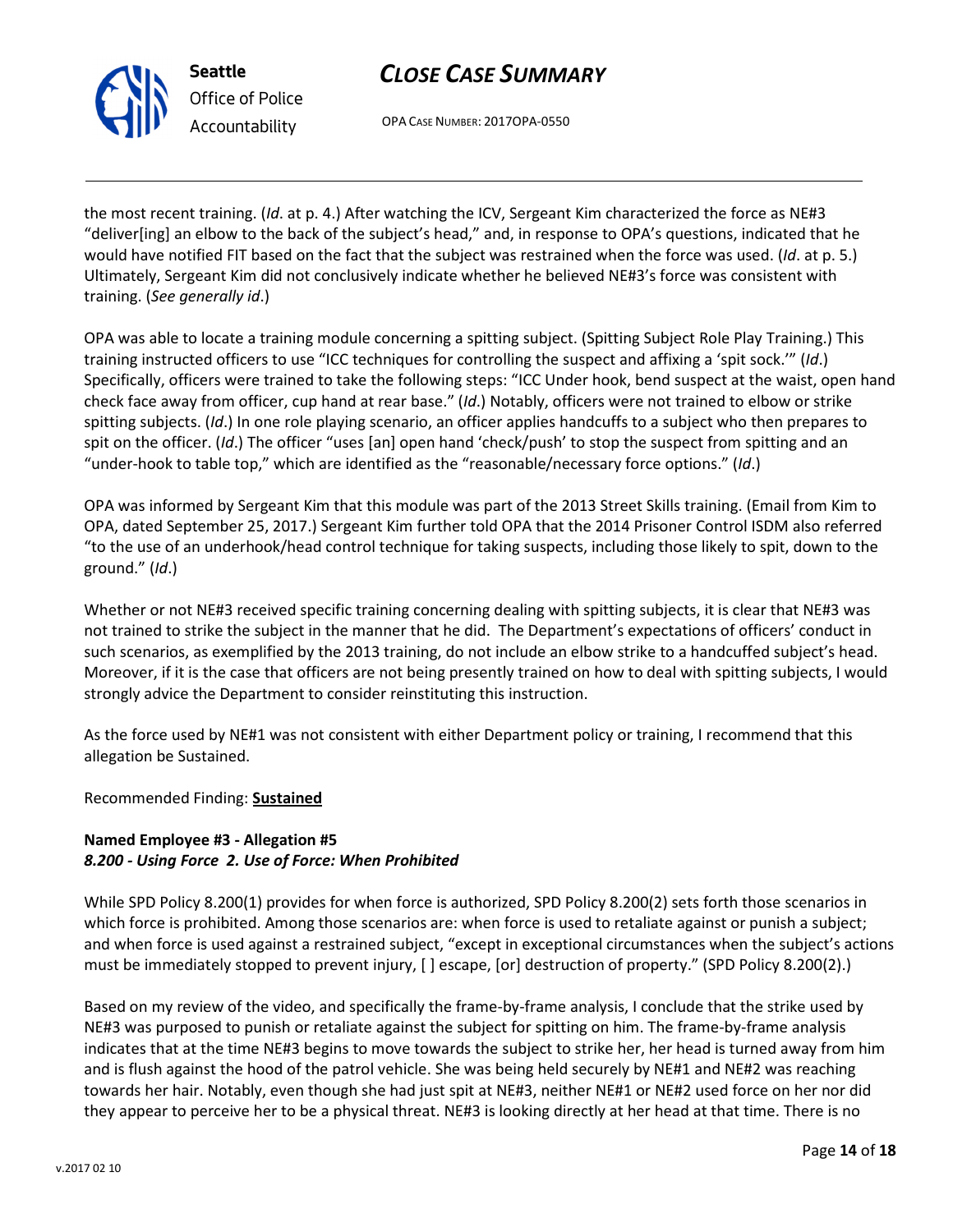

Seattle Office of Police Accountability

# CLOSE CASE SUMMARY

OPA CASE NUMBER: 2017OPA-0550

possibility that she could spit on him at that point. Moreover, even if she wanted to spit on another officer, it would have been ineffective.

When NE#3 begins to move his hands up in the air, he is looking intently at the subject. He bites down on his lower lip as he raises his arms and hands up to approximately shoulder level. From my review of the video, NE#3 appears to be angry. He strikes down on her with his elbow and forearm on the back of her head. NE#3's anger continues to be apparent in his aggressive interaction with the male witness after the fact and his grabbing of the subject's hair.

His choice to use an elbow strike as opposed to a push with his hand or other less extreme force is determinative. This force was purposed to hurt the subject. From my analysis, it was used to cause her pain to recompense her for spitting in NE#3's face.

Furthermore, when the force was used against the subject, she was in handcuffs. I do not find that exceptional circumstances existed here to use a strike against a handcuffed subject. This is especially the case given that, at the time of the force, there was one officer holding her arms and securing her body and another officer in her immediate vicinity also apparently holding her arm. Moreover, at the time the strike was used, the subject did not present an immediate threat of injury to any of the officers.

Unlike virtually any other civilian or government employee, police officers have the right to use force in furtherance of their duties and when legally appropriate. Stated differently, this means that, in certain circumstances, officers are permitted to harm, and in some cases, to kill other human beings. Such a right should only be exercised when necessary and, when it is exercised, scrutinized critically. Where an officer uses force that is excessive and unwarranted, it not only violates the expectations of the Department, as set forth through its policies and training, but also those of our collective community. In these cases, it is OPA's duty and obligation to conduct a thorough and objective analysis of the force and, where appropriate, recommend that the Department hold the officer accountable.

I conclude that NE#3 used a strike to retaliate against and punish a handcuffed woman who had just spat in his face and who, at the time of the force, did not present an imminent threat of harm. While I cannot imagine how horrible it was for NE#3 to experience being spat on and the immediate concerns he must have had for his health, the force used in this case was simply inappropriate. Moreover, the force fell below the standards of conduct expected by both the Department and community.

I do not reach this conclusion lightly. When considering this and other allegations, I am bound by a preponderance of the evidence standard. This means that in order to sustain an allegation, I must find that the greater weight of the evidence (i.e. 51%) supports a determination that NE#3 violated policy. Here, I believe that this standard has been met. For these reasons, I recommend that this allegation be Sustained.

Recommended Finding: Sustained

Named Employee #3 - Allegation #6 11.010 - Detainee Management in Department Facilities 11.010-PRO-2 Application of the Spit Sock Hood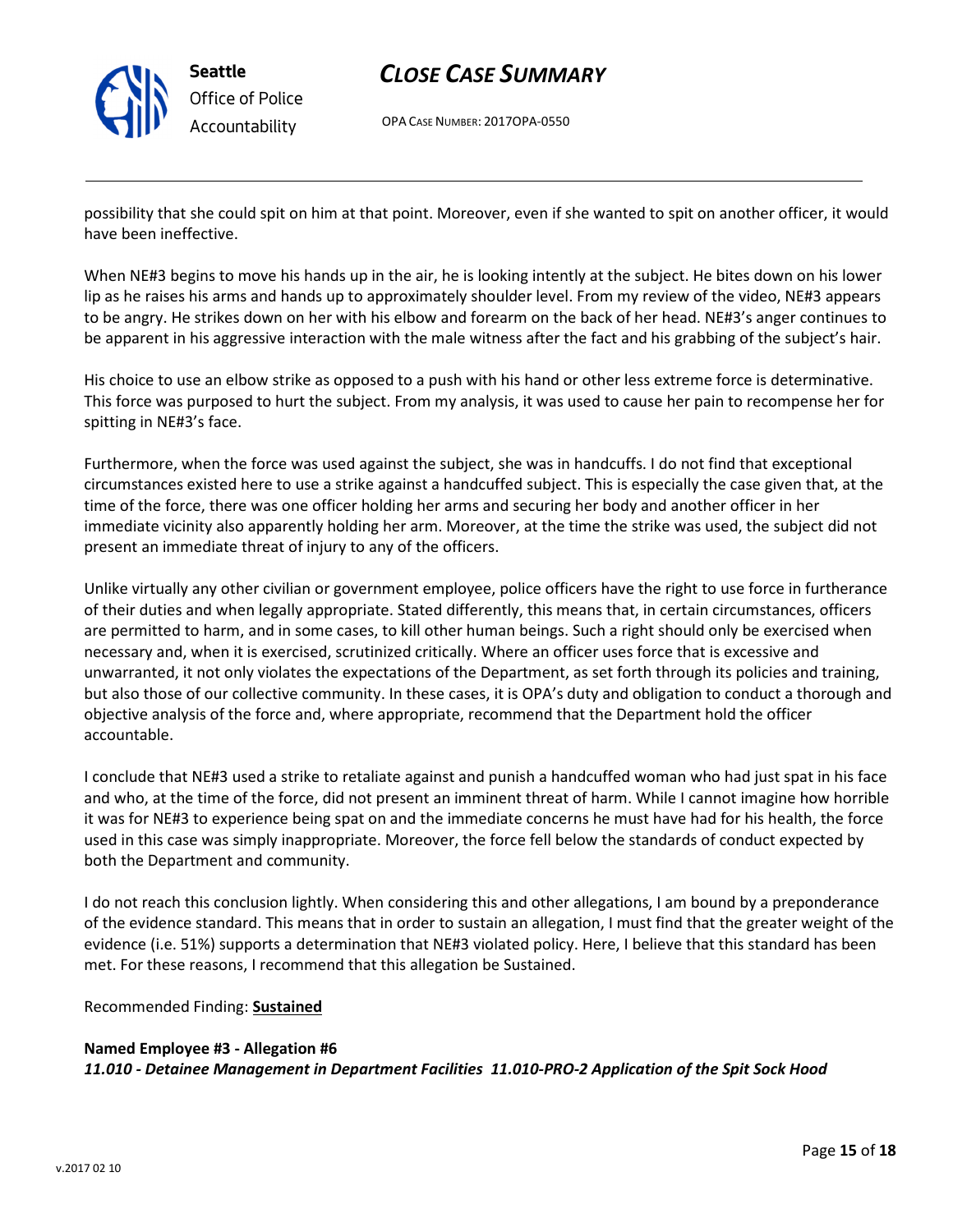

OPA CASE NUMBER: 2017OPA-0550

SPD Policy 11.010-PRO-2 governs the usage of a spit sock hood by Department personnel. A spit sock is purposed to prevent a subject from spitting on officers or others. It may be permissibly used "if the detainee is actively spitting on officers, or the officers have a reasonable belief that the detainee will spit on them." (SPD Policy 11.010-POL-20.)

When applying spit socks, officers are required to do the following: (1) apply it when the subject is under control; (2) affix it with the built-in elastic band; (3) notify a sergeant of the application; (4) observe the subject continuously and remove the spit sock if there are any signs of respiratory distress; and (5) assesses the continuing need for it. (SPD Policy 11.010-PRO-2.)

Here, I find that the use of a spit sock was warranted, as it is undisputed that the subject spat at NE#3. Based on my review of the record, NE#3, as well as the other officers involved in this incident, complied with the elements of this policy.

As such, I recommend that this allegation be Not Sustained – Lawful and Proper.

#### Recommended Finding: Not Sustained (Lawful and Proper)

## Named Employee #3 - Allegation #7 5.001 - Standards and Duties 13. Retaliation is prohibited

SPD policy precludes its employees from engaging in retaliation. (SPD Policy 5.001-POL-13.) SPD employees are specifically prohibited from retaliating against a person who engages in activities including, but not limited to, "oppos[ing] any practice that is reasonably believed to be unlawful or in violation of Department policy" or "who otherwise engages in lawful behavior." (Id.) Retaliatory acts are defined broadly under SPD's policy and include "discouragement, intimidation, coercion, or adverse action against any person. (Id.)

While, as indicated above, I conclude that the force used by NE#3 was purposed to retaliate against and punish the subject, that violation of policy is captured under SPD Policy 8.400(2) (see Named Employee #3, Allegation #5). SPD Policy 5.001-POL-13 is concerned with different conduct then is at issue here and is, thus, inapplicable to this case.

As such, I recommend that this allegation be removed.

#### Recommended Finding: Allegation Removed

#### Named Employee #3 - Allegation #8 5.001 - Standards and Duties 9. Employees Shall Strive to be Professional at all Times

SPD Policy 5.001-POL-9 requires that SPD employees "strive to be professional at all times." The policy further instructs that "employees may not engage in behavior that undermines public trust in the Department, the officer, or other officers." (SPD Policy 5.001-POL-9.)

As indicated above, I believe that, by striking the subject, NE#3's conduct undermined the public's trust in the Department, himself, and other officers. Notably, during the use of force, NE#3 was confronted by a male witness who took issue with the way he and other officers interacted with the subject. This male witness watched officers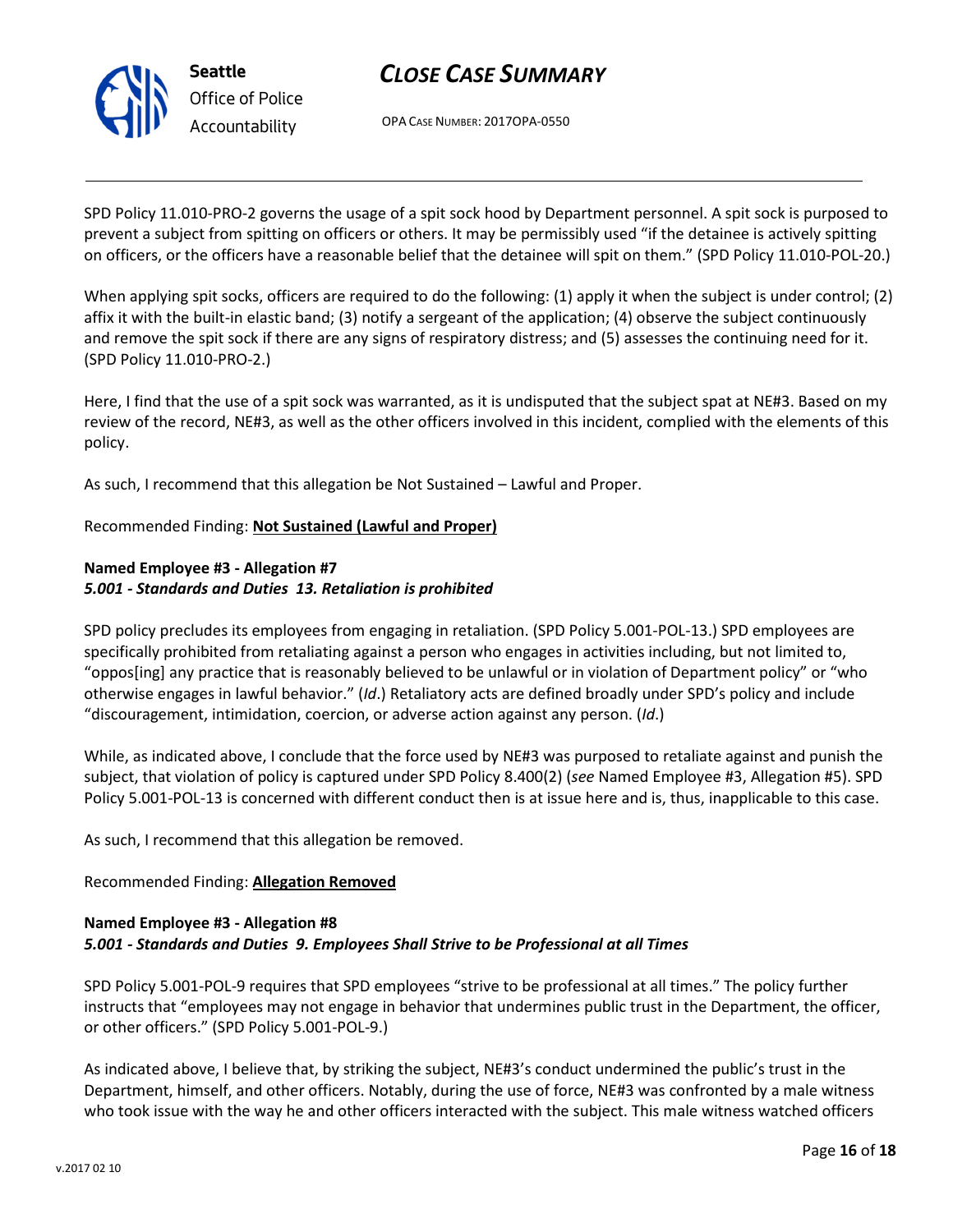



take a female subject down to the ground, handcuff her and ultimately saw NE#3 strike her. NE#3 became engaged in an escalated back and forth with this individual. At various points during this interaction, NE#3 told the witness that he did not care to hear from him. NE#3 defended his use of force, at one point asking the witness whether he would "just take it" if someone spat in the witness's face. NE#3 then told the male witness to leave the scene. However, this individual had a constitutional right to watch the officers, monitor their conduct, and to openly and verbally criticize them. Like NE#3's conduct, I also find this interaction to have been unprofessional.

I find that NE#3's conduct in this case violated the Department's expectations of professionalism. As such, I recommend that this allegation be Sustained.

Recommended Finding: Sustained

## Named Employee #4 - Allegation #1 8.400-TSK-6 Use of Force - RESPONSIBILITIES OF THE SERGEANT DURING A TYPE II INVESTIGATION

SPD Policy 8.400-TSK-6 sets forth the responsibilities of a sergeant during a Type II investigation. In his review of the force, Lieutenant Sweeney noted a number of deficiencies with NE#4's use of force investigation.

I agree that this investigation was not particularly thorough. As explained by Lieutenant Sweeney, NE#4 should have ordered NE#1 and NE#2 to draft Type II use of force statements, not just witness statements, given the blood that was in the subject's mouth and the potential that she suffered an injury when NE#1 and NE#2 took her to the ground. NE#4 further should have gone to the scene to take photographs and canvas for witnesses, even if the force was reported to him after the fact.

While the generating of these reports was certainly within NE#4's power to require, most of other portions of the investigation that were less than satisfactory resulted from factors outside of his control. The force was not reported to him until the officers had returned to the precinct. Thus, he did not have an opportunity to conduct an investigation at the scene shortly after the force had been used with the officers, subject and any witnesses present. The officers' failure to immediately report the force also resulted in NE#4 being unable to identity and interview the male witness. He attempted to speak with the subject twice, but she was uncooperative. NE#4 further did not take any pictures of her potential injuries, based both on her ongoing conduct and on the fact that she was continuously wearing a spit sock. While the documentation of injuries to the subject's face and head would have been desirable, under the circumstances, I do not find NE#4's failure to do so to have been unreasonable.

As such, while NE#4's investigation could have been more thorough and complete, I do not find that it was so deficient so as to violate policy. As such, I recommend that this allegation be Not Sustained – Training Referral.

• Training Referral: NE#4 should receive additional training concerning his responsibilities when conducting a Type II investigation. Specifically, NE#4 should be instructed that the Department expects that these investigations will be thorough, complete, and will critically examine uses of force. NE#4 should also receive counseling from his chain of command regarding how his investigation in this case failed to meet those expectations. This training and counseling should be memorialized in a PAS entry.

## Recommended Finding: Not Sustained (Training Referral)